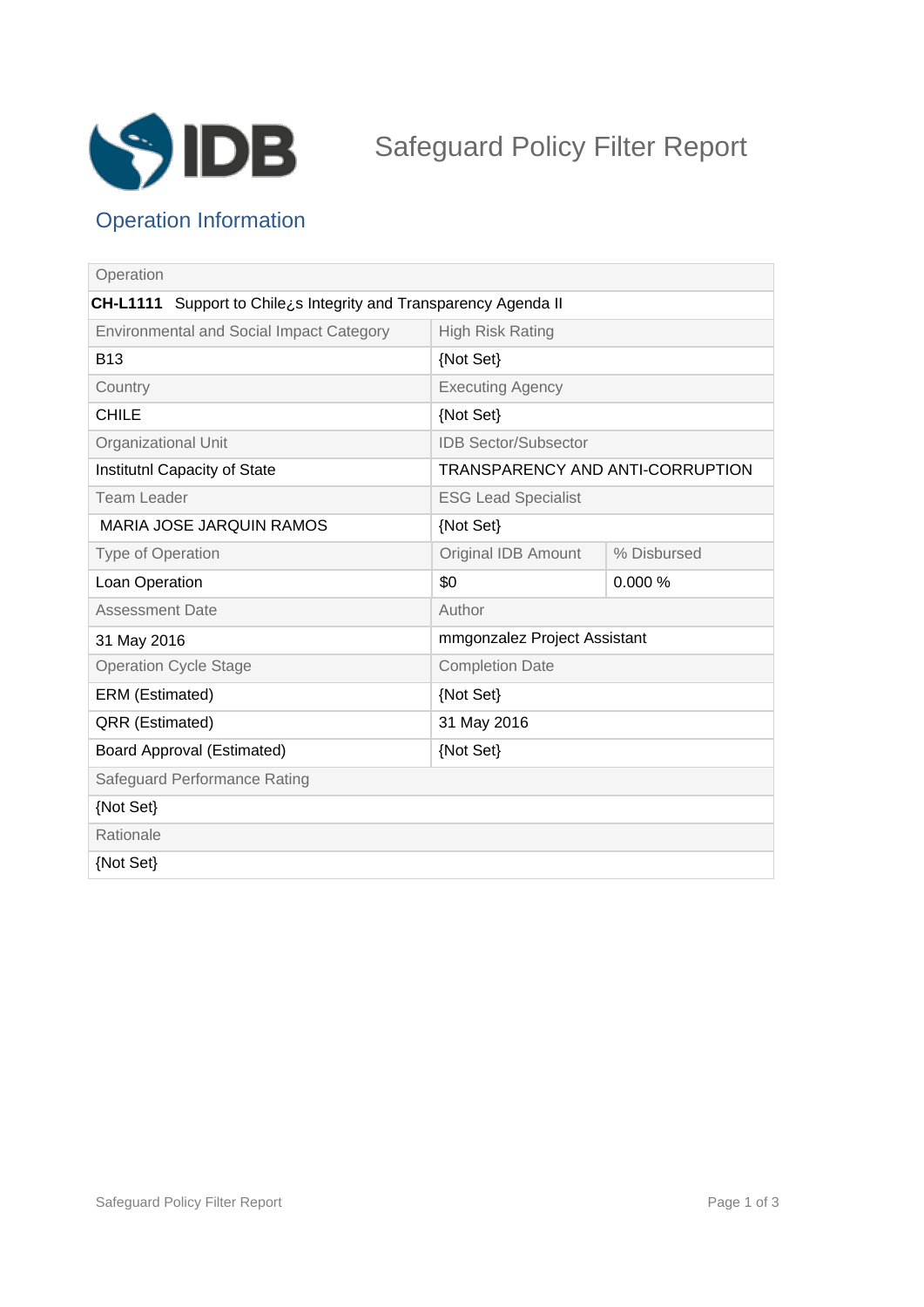

## Safeguard Policy Filter Report

## Safeguard Policy Items Identified

#### B.1 Bank Policies (Access to Information Policy-OP-102)

The Bank will make the relevant project documents available to the public.

#### B.1 Bank Policies (Disaster Risk Management Policy-OP-704)

The operation is in a geographical area exposed to natural hazards (Type 1 Disaster Risk Scenario). Climate change may increase the frequency and/or intensity of some hazards.

#### B.13. Noninvestment Lending and Flexible Lending Instruments

Ex-ante impact classification may not be feasible for this type of operation. This includes: policy-based loans, Financial Intermediaries (FIs) or loans that are based on performance criteria, sector-based approaches, and conditional credit lines for investment operations.

#### B.17. Procurement

Suitable safeguard provisions for the procurement of goods and services in Bank financed operation will be incorporated into project-specific loan agreements, operating regulations and bidding documents, as appropriate, to ensure environmentally responsible procurement.

#### B.2 Country Laws and Regulations

The operation is in compliance with laws and regulations of the country regarding specific women's rights, the environment, gender and indigenous peoples (including national obligations established under ratified multilateral environmental agreements).

#### B.3 Screening and Classification

The operation (including associated facilities) is screened and classified according to its potential environmental impacts.

#### B.7 Supervision and Compliance

The Bank will monitor the executing agency/borrower's compliance with all safeguard requirements stipulated in the loan agreement and project operating or credit regulations.

## Potential Safeguard Policy Items

[No potential issues identified]

### Recommended Actions

Operation has triggered 1 or more Policy Directives; please refer to appropriate Directive(s). Complete Project Classification Tool. Submit Safeguard Policy Filter Report, PP (or equivalent) and Safeguard Screening Form to ESR.

### Additional Comments